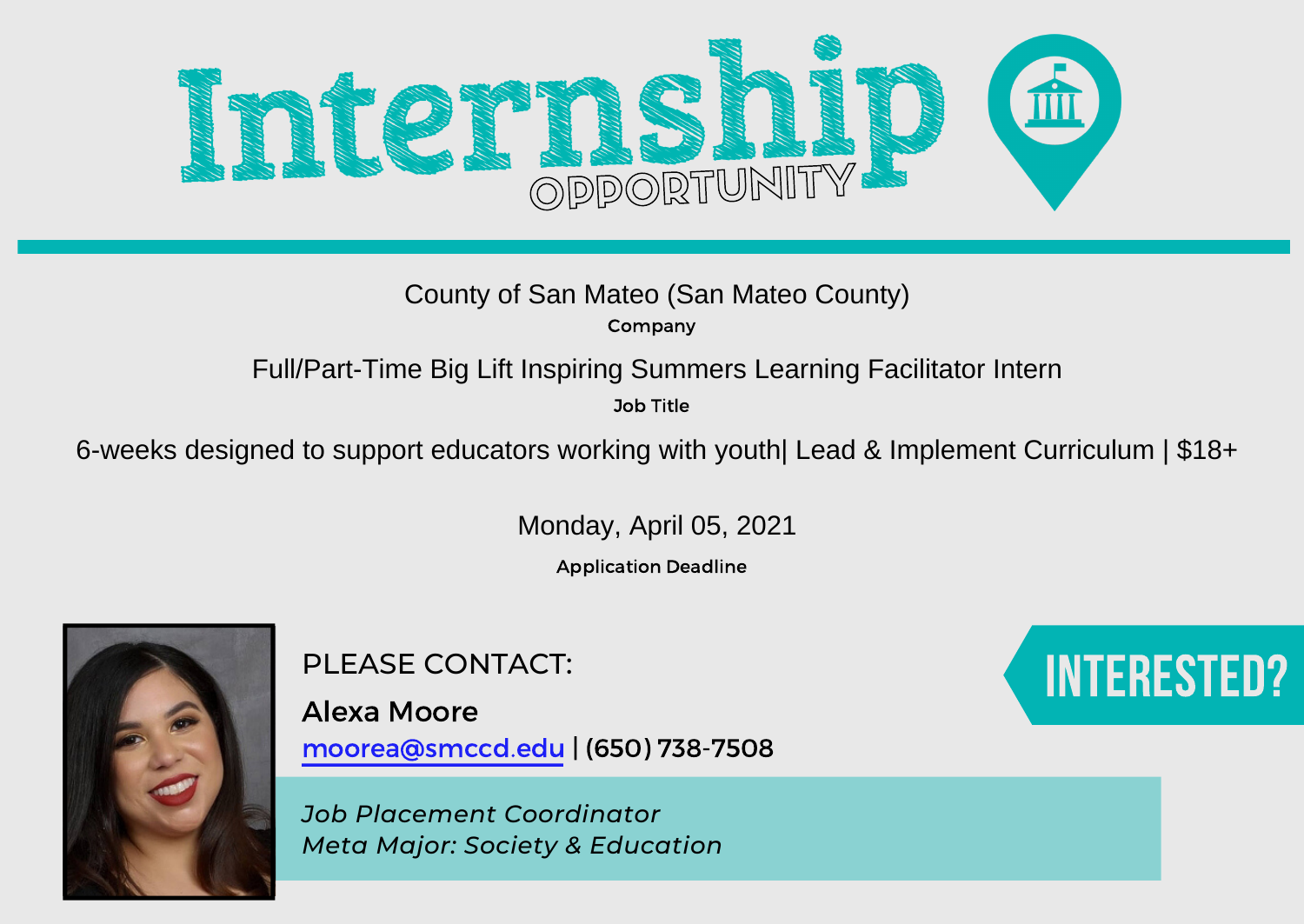

Filoli Historic House & Garden (Woodside)

Company

Job Title

Full-Time External Relations Intern<br><sup>Job Title</sup><br>Begin your career journey working for a non-profit that celebrates nature & community | Great Experience

Wednesday, April 14, 2021

Application Deadline



PLEASE CONTACT:

Alexa Moore moorea@smccd.edu | (650) 738-7508

*Job Placement Coordinator Meta Major: Society & Education*

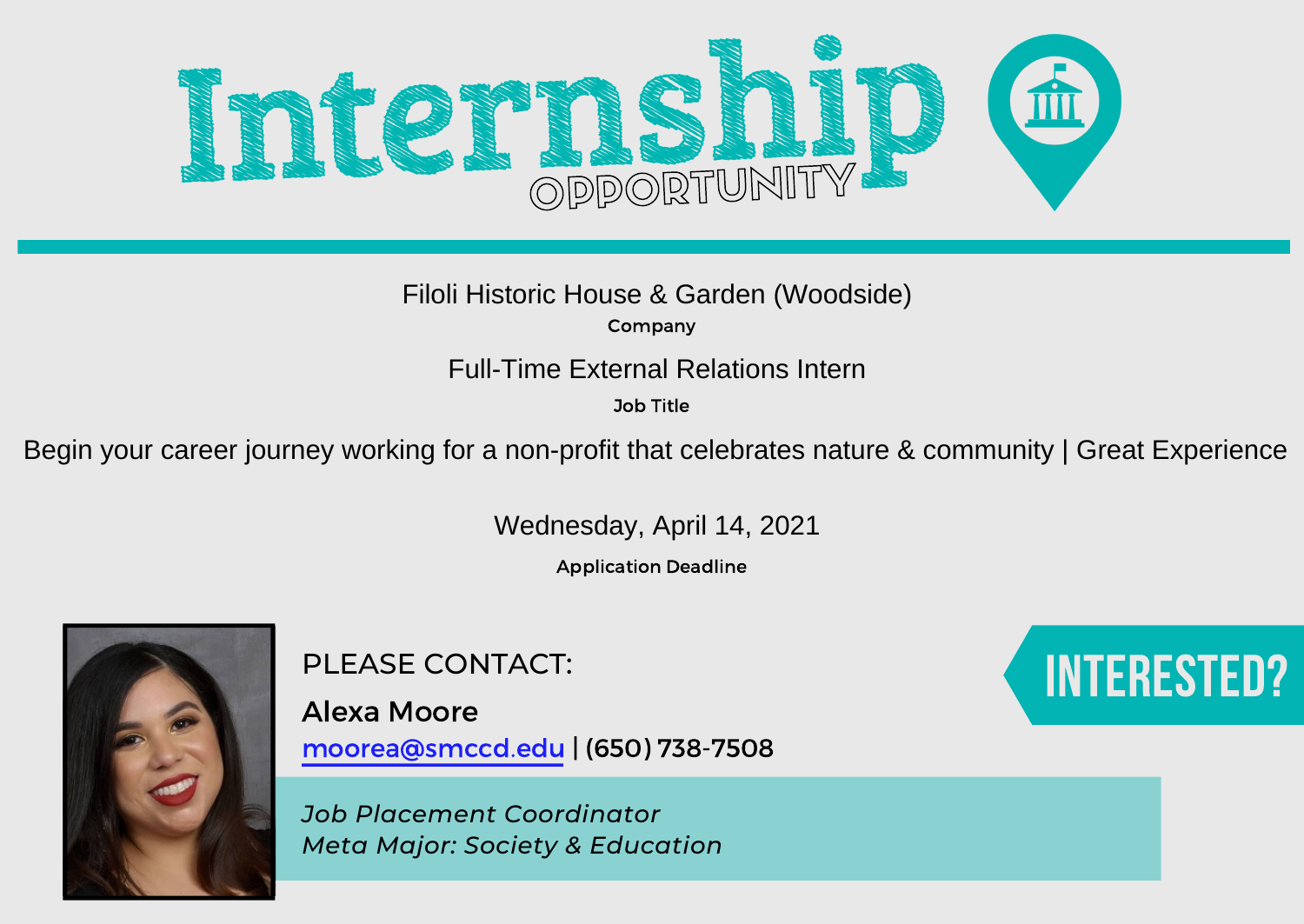

Company

Job Title

County of San Mateo (San Mateo County)<br>
Company<br>
Part-Time Sheriff's Office Summer Intern I<br>
Job Title<br>
Perform a variety of administrative functions in divisions throughout the Sheriff's office | 12 weeks | \$17+

Thursday, April 1, 2021

Application Deadline



PLEASE CONTACT:

Alexa Moore moorea@smccd.edu | (650) 738-7508

*Job Placement Coordinator Meta Major: Society & Education*